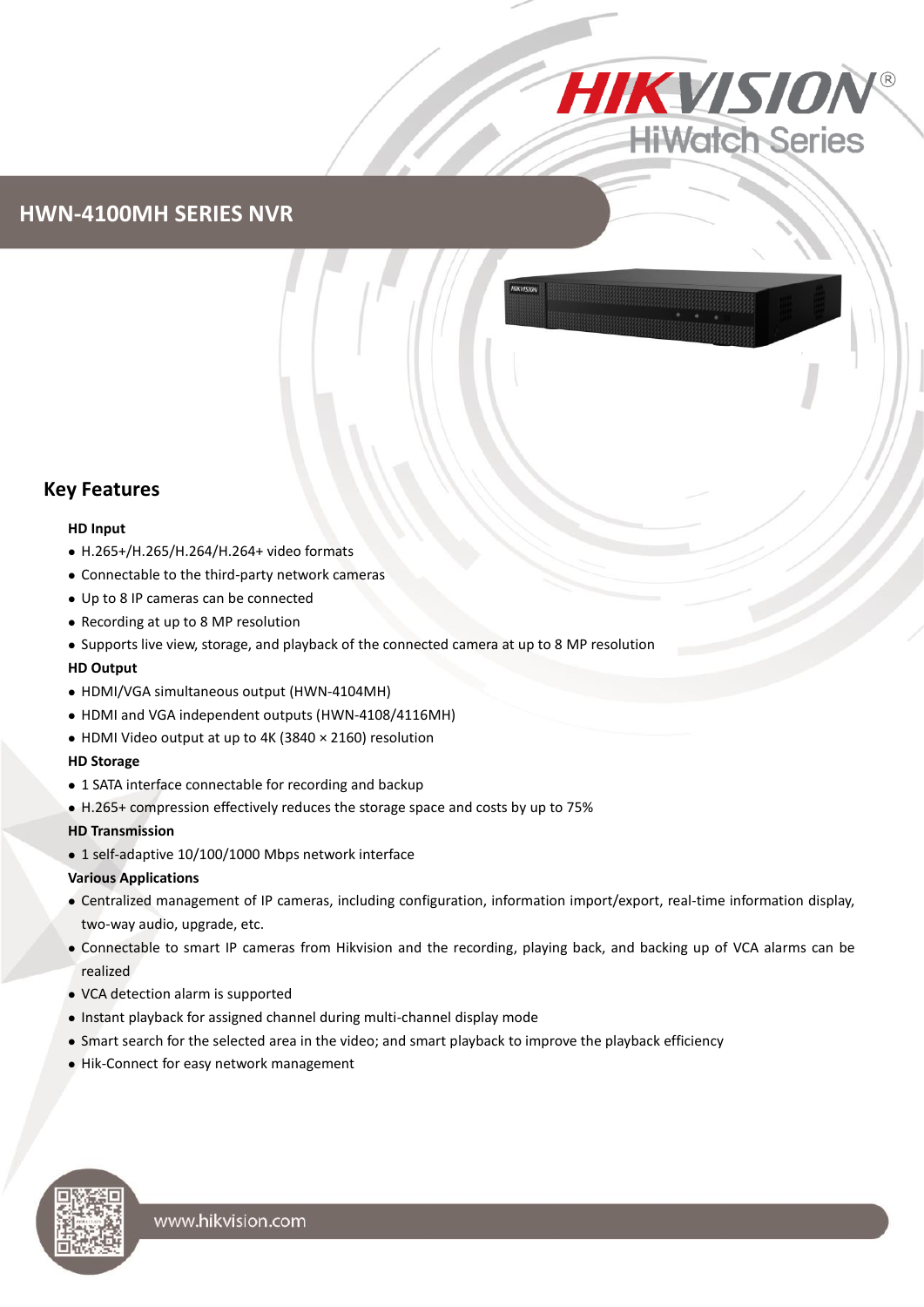**Dimensions**





| Index | <b>Description</b>    | Index | <b>Description</b> |  |
|-------|-----------------------|-------|--------------------|--|
|       | Power Supply          | 6     | VGA Interface      |  |
| 2     | Audio In              | 7     | USB Interface      |  |
| 3     | <b>HDMI</b> Interface | 8     | Ground             |  |
| 4     | LAN Network Interface | 9     | Power Switch       |  |
| 5     | Audio Out             |       |                    |  |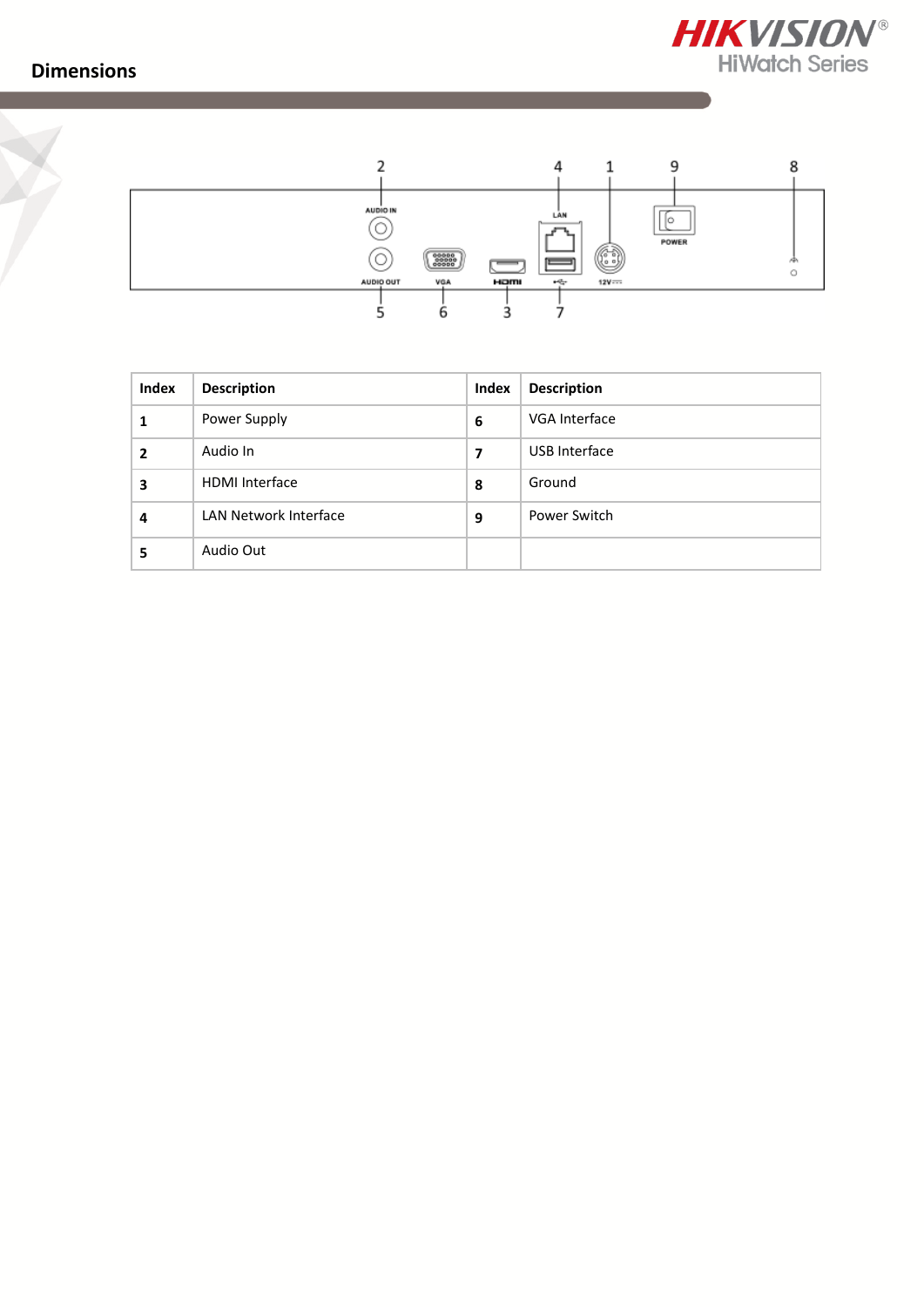# **Specifications**



| <b>Model</b>                 |                                       | <b>HWN-4104MH</b>                                                                                                                                                                    |      | <b>HWN-4108MH</b> | <b>HWN-4116MH</b>                                                                                                               |  |  |
|------------------------------|---------------------------------------|--------------------------------------------------------------------------------------------------------------------------------------------------------------------------------------|------|-------------------|---------------------------------------------------------------------------------------------------------------------------------|--|--|
|                              |                                       | $4$ -ch                                                                                                                                                                              |      | 8-ch              | $16$ -ch                                                                                                                        |  |  |
| Video/Audio<br>input         | IP video input                        | Up to 8 MP resolution                                                                                                                                                                |      |                   |                                                                                                                                 |  |  |
|                              | Two-way audio                         | 1-ch, RCA (2.0 Vp-p, 1 k Ω)                                                                                                                                                          |      |                   |                                                                                                                                 |  |  |
|                              | Incoming bandwidth                    | 40 Mbps                                                                                                                                                                              |      | 80 Mbps           | 160 Mbps                                                                                                                        |  |  |
| <b>Network</b>               | Outgoing bandwidth                    | 80 Mbps                                                                                                                                                                              |      |                   |                                                                                                                                 |  |  |
|                              | Recording resolution                  | 8 MP/6 MP/5 MP/4 MP/3 MP/1080p/UXGA /720p/VGA/4CIF/DCIF/ 2CIF/CIF/QCIF                                                                                                               |      |                   |                                                                                                                                 |  |  |
| Video/Audio<br>output        | <b>HDMI</b> output<br>resolution      | 1-ch, 4K (3840 $\times$ 2160)/30Hz,<br>1920 × 1080p/60Hz, 1600 ×<br>1200/60Hz, 1280 × 1024/60Hz,<br>1280 × 720/60Hz, 1024 ×<br>768/60Hz<br>768/60Hz;<br>HDMI/VGA simultaneous output |      |                   | 1-ch, 4K (3840 $\times$ 2160)/30Hz, 1920 $\times$<br>1080p/60Hz, 1600 × 1200/60Hz, 1280 ×<br>1024/60Hz, 1280 × 720/60Hz, 1024 × |  |  |
|                              | <b>VGA output</b><br>resolution       | 1920 × 1080p/60Hz, 1600 ×<br>1200/60Hz, 1280 × 1024/60Hz,<br>1280 × 720/60Hz, 1024 ×<br>768/60Hz; HDMI/VGA<br>simultaneous output                                                    |      |                   | 1-ch, 1920 × 1080p/60Hz, 1280 × 1024/60Hz,<br>1280 × 720/60Hz, 1024 × 768/60Hz                                                  |  |  |
|                              | Audio output                          | 1-ch, RCA (Linear, $1 K\Omega$ )                                                                                                                                                     |      |                   |                                                                                                                                 |  |  |
|                              | Decoding format                       | H.265/H.265+/H.264/H.264+/MPEG4                                                                                                                                                      |      |                   |                                                                                                                                 |  |  |
| <b>Decoding</b>              | Live view / Playback<br>resolution    | 8 MP/6 MP/5 MP/4 MP/3 MP/1080p/UXGA /720p/VGA/4CIF/DCIF/ 2CIF/CIF/QCIF                                                                                                               |      |                   |                                                                                                                                 |  |  |
|                              | Synchronous playback                  | 4-ch                                                                                                                                                                                 | 8-ch |                   | $16$ -ch                                                                                                                        |  |  |
|                              | Capability                            | 1-ch @ 8 MP / 4-ch @ 1080p                                                                                                                                                           |      |                   |                                                                                                                                 |  |  |
| <b>Network</b><br>management | Network protocols                     | TCP/IP, DHCP, Hik-Connect, DNS, DDNS, NTP, SADP, SMTP, NFS, iSCSI, UPnP™,<br><b>HTTPS</b>                                                                                            |      |                   |                                                                                                                                 |  |  |
| <b>Hard disk</b>             | <b>SATA</b>                           | 1 SATA interface                                                                                                                                                                     |      |                   |                                                                                                                                 |  |  |
|                              | Capacity                              | Up to 6TB capacity for each disk                                                                                                                                                     |      |                   |                                                                                                                                 |  |  |
| <b>External interface</b>    | Network interface                     | 1, RJ-45 10/100/1000 Mbps self-adaptive Ethernet interface                                                                                                                           |      |                   |                                                                                                                                 |  |  |
|                              | USB interface                         | $2 \times$ USB 2.0                                                                                                                                                                   |      |                   |                                                                                                                                 |  |  |
|                              | Power supply                          | 12 VDC                                                                                                                                                                               |      |                   |                                                                                                                                 |  |  |
|                              | Power                                 | $\leq 18W$                                                                                                                                                                           |      |                   |                                                                                                                                 |  |  |
|                              | Consumption<br>(without hard disk)    | $\leq 10 W$                                                                                                                                                                          |      |                   |                                                                                                                                 |  |  |
| General                      | Working temperature                   | -10 to +55º C (+14 to +131º F)                                                                                                                                                       |      |                   |                                                                                                                                 |  |  |
|                              | Working humidity                      | 10 to 90 %                                                                                                                                                                           |      |                   |                                                                                                                                 |  |  |
|                              | Chassis                               | 1U chassis                                                                                                                                                                           |      |                   |                                                                                                                                 |  |  |
|                              | Dimensions<br>$(W \times D \times H)$ | $315 \times 240 \times 48$ mm (12.4" $\times$ 9.4" $\times$ 1.9")                                                                                                                    |      |                   |                                                                                                                                 |  |  |
|                              | Weight(without<br>hard<br>disk)       | ≤ 1 kg (2.2 lb)                                                                                                                                                                      |      |                   |                                                                                                                                 |  |  |